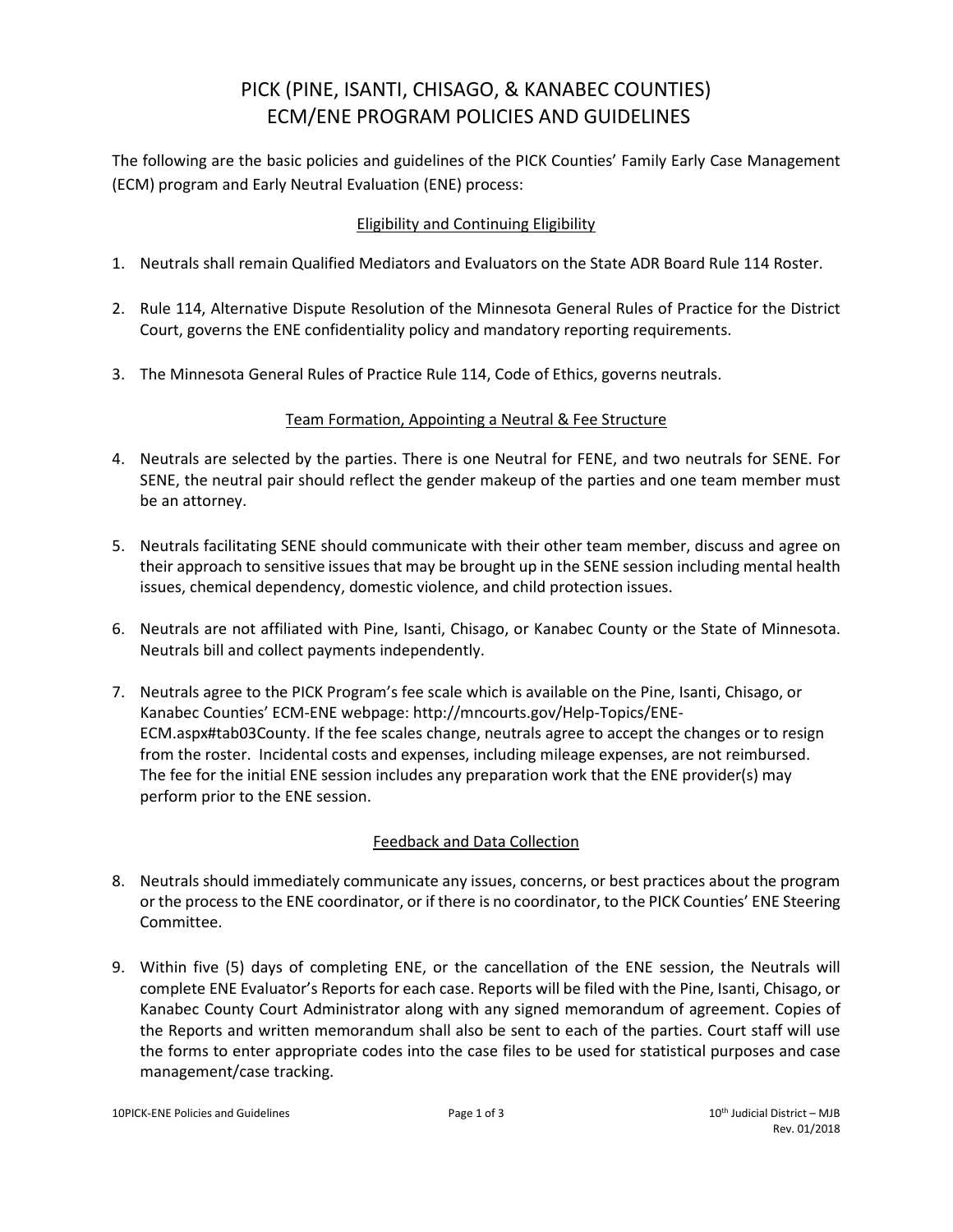#### Program Timelines

- 10. Initial Case Management Conferences are scheduled to be held within three (3) weeks of the dissolution or custody matter being filed.
- 11. Within three (3) business days of receipt of the ICMC Order for ENE, the Neutral(s) will communicate with the parties and attorneys, verifying the session date, time, and location and requesting any necessary documentation.
- 12. It is anticipated that SENE will be concluded within thirty (30) days of the Initial Case Management Conference.
- 13. It is anticipated that FENE will be concluded within sixty (60) days of the Initial Case Management Conference.

#### Continuances, Rescheduling or Termination of ENE

- 14. If a party wishes to reschedule or continue a scheduled ENE session they may do so one time, if the following criteria are met:
	- a. All parties agree to the rescheduling or continuance; and
	- b. All parties agree to a new date; and
	- c. The Neutral(s) can accommodate the new date; and
	- d. The new date is within the 30-day (60-day for FENE) timeline, i.e. the session is complete and the ENE Evaluator's Report and written memorandum is completed within 30 days (or 60 days for FENE) from the Initial Case Management Conference.
- 15. If the parties fail to attend ENE or fail to give timely and proper notice of the cancellation of the session because of a full agreement having been completed and reduced to writing, the parties will be responsible for payment of the full cost of the missed ENE session. In addition to paying the cost of the session, the Court may consider violation of the ENE Order when determining the issue of an award of attorney fees or any other disputed issues between the parties.

#### Interpreters

16. There are no court funds available to pay for interpreters in ENE sessions. Parties shall provide their own interpreters.

#### Provider Removal

- 17. Providers may be removed from the PICK ENE Roster:
	- a. If not selected and appointed by court order in any half-year period (Jan. 1- June 30, or July  $1 -$ Dec. 31) by any ENE Program in the 10th District utilizing the Provider Availability Scheduling System (PASS). Periods where a provider is added to the roster part way through the six month time or when the provider is on sabbatical leave will not count against a provider.
	- b. For failure to remain Rule 114 Family Evaluator Qualified.
	- c. For failure to return the Annual Re-Affirmation of Roster Status on time.